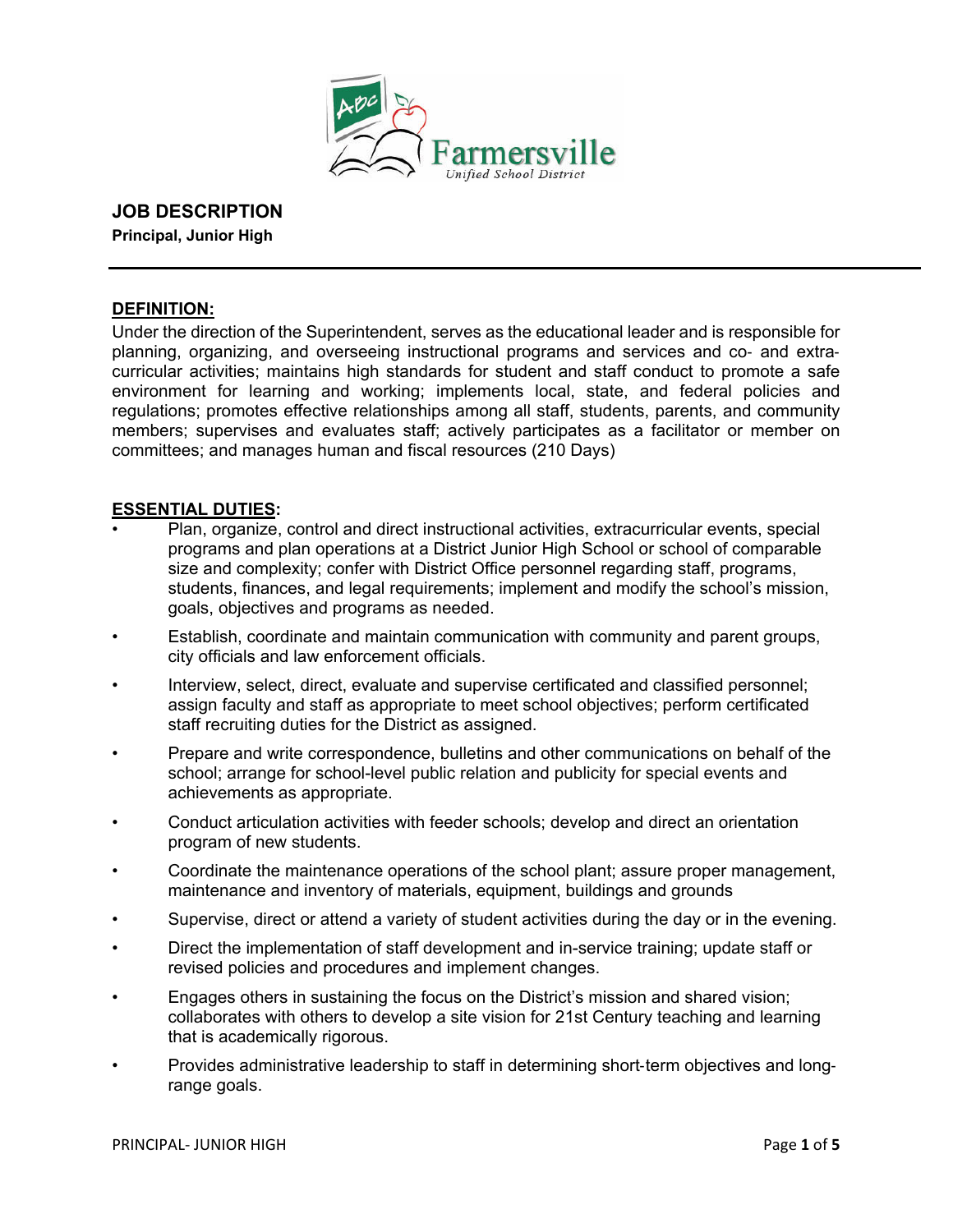- Facilitates collaborative processes that promote students' academic and behavioral improvements.
- Leads in the development, implementation, and evaluation of a data-driven plan for increasing student achievement and behavioral outcomes; utilizes multiple data sources.
- Supervises and evaluates the implementation of regular and supplemental instructional programs, including summer school.
- Works in conjunction with the District to facilitate the use of standards-based curriculum, instructional strategies, and assessments to ensure alignment with, and attainment of, local and state goals.
- Promotes a culture of individual and collective professional learning for all staff that results in continuous academic improvement for students.
- Evaluates effective instructional strategies and assessment practices that meet the needs of all students.
- Identifies potential barriers to student achievement; works in conjunction with teachers to implement research-based strategies to close achievement gaps among student populations.
- Supervises the development of, and revisions to, the Master Schedule.
- Participates in vertical articulation with Senior High School and alternative education administrators.
- Works in conjunction with faculty and the District to determine professional learning needs; provides for the faculty's professional learning through site-based training and attendance at conferences and workshops.
- Models and promotes positive, responsive public relations at all times in the school and community, including responding to student, parent, community, and faculty concerns/complaints in a prompt and effective manner.
- Creates a professional environment by assuring that all staff members' interactions with each other, students, parents, and community members are conducted with respect and professionalism.
- Establishes and maintains a safe, positive, and cooperative environment where students, staff, and families flourish in a culture of respectful discourse, learning, service, and support.
- Establishes and maintains procedures for conflict resolution for all stakeholders.
- Works in conjunction with the District to provide oversight to all areas of campus safety, including but not limited to, student discipline, visitors on campus, the School Safety Plan, crisis prevention and intervention plans, directing the work of Campus Aides, and School Resource Officers, and the maintenance of grounds and facilities.
- Manages fiscal and human resources.
- Works in conjunction with the Business Department to develop and manage relevant site budgets.
- Works in conjunction with Human Resources, to make employment recommendations, including hiring, promotions, and terminations.
- Conducts informal and formal classroom observations.
- Supervises the completion of all contractual obligations for evaluations including notifications, timelines, pre/post evaluation conferences, and submission/storage of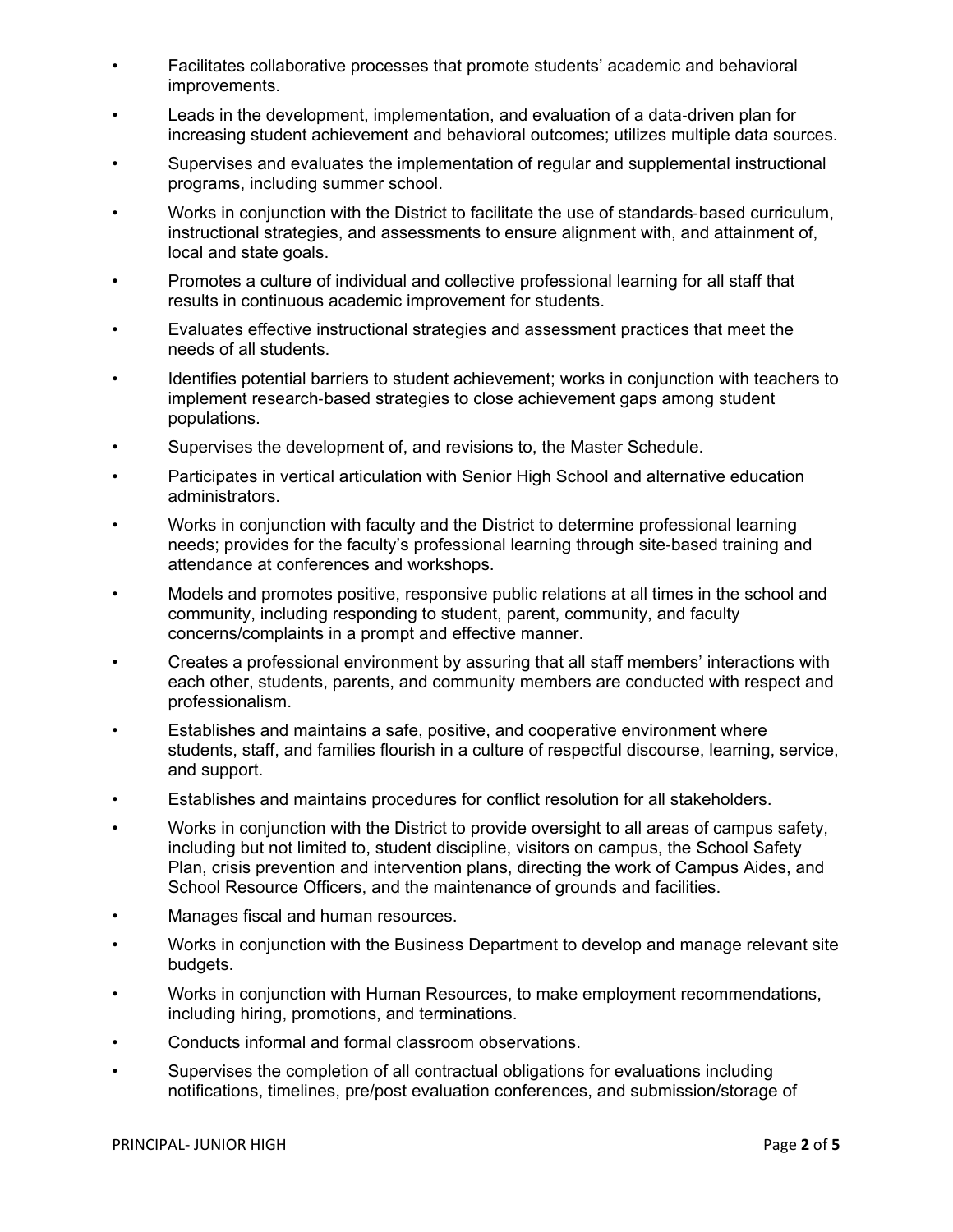evaluation documents; observes all staff in the performance of their duties; evaluates assigned classified, certificated, and management personnel.

- Conducts employee disciplinary investigations; utilizes a progressive discipline practice for employees, as needed, and in conjunction with Board policy and collective bargaining agreements; maintains appropriate and legal documentation in all disciplinary matters.
- Works continuously with individual parents, parent groups, and community members to assist, support, and recognize students.
- Promotes and enhances parent and family engagement opportunities and community partnerships.
- Promotes a variety of two-way communications between staff members and parents/community members.
- Interacts regularly with students, faculty, parents, and community members through attendance and participation in a variety of forums including, but not limited to, individual meetings, participation in parent clubs, active membership in the School Site Council (SSC) and English Learners Advisory Council (ELAC), Individual Education Plan (IEP) meetings, faculty and department meetings, Board meetings, student recognition ceremonies, and co- and extra-curricular activities.
- Communicates District policies, procedures, rules, and regulations to parents and community members.
- Creates and maintains student/parent and staff handbooks; ensures pertinent, current information and alignment with Board policies and regulations.
- Prepares site-relevant Board agenda items; makes presentations and provides reports to the Board of Trustees, as requested; attends Board meetings, as required.

## **OTHER DUTIES:**

Perform related duties as assigned.

## **REQUIRED QUALIFICATIONS:**

To perform this job successfully an individual must be able to perform each essential duty satisfactorily. The requirements listed below are representative of the knowledge, skill, and/or ability required. Reasonable accommodations may be made to enable individuals with disabilities to perform the essential functions. Should possess personal qualifications recognized as essential for good public employees including integrity initiative, dependability, courtesy, good judgment, maintain confidentiality and ability to work cooperatively with others.

## Education and Experience:

- A minimum of three years of successful classroom teaching experience, five years preferred
- A minimum of three years of successful site-level administrative experience
- Demonstrated achievement as an educational leader with vision and strong interpersonal skills, including specific evidence of student academic improvement in a school setting as a result of the candidate's leadership
- Master's Degree, preferred

Licenses, Certifications and other Requirements:

• California Administrative Service Credential, required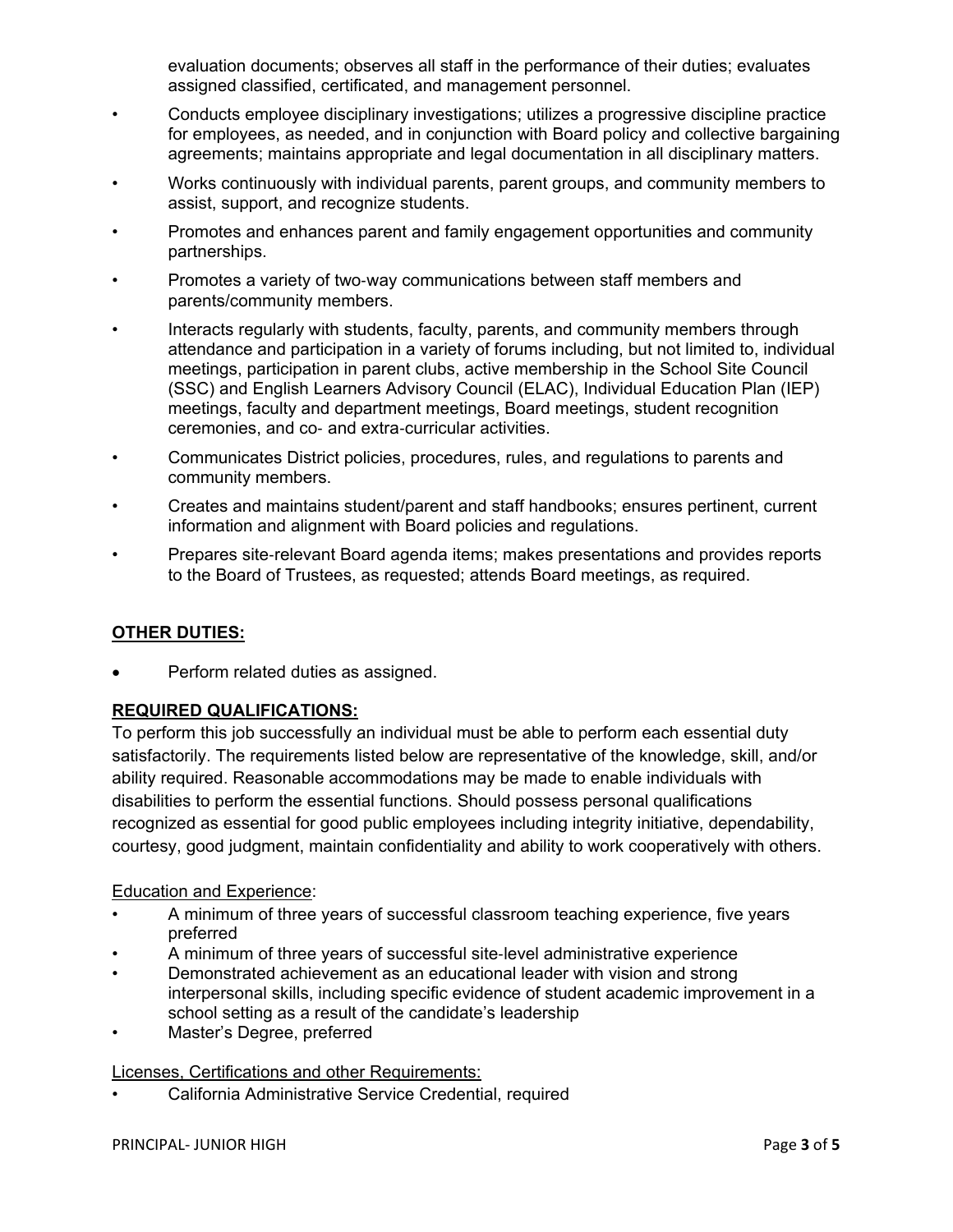#### Knowledge of:

- Comprehensive organization, activities, goals and objectives of a District middle school.
- School law administration and applicable sections of the State Education Code and other applicable laws.
- State and local curriculum requirements.
- Board and District policies, procedures and regulations.
- Labor relations law and employee contracts.
- State plant facility requirements.
- Budget preparation and control.
- Principles and practices of administration, supervision and training.
- Interpersonal skills using tact, patience and courtesy.
- Oral and written communication skills.
- Public speaking techniques.
- Basic computer operation.

#### Ability to:

- Assume leadership responsibilities
- Develop a shared vision through a collaborative, inclusive process
- Motivate others towards common goals of achievement, improvement, and efficacy
- Be the instructional leader on the campus
- Manage human and fiscal resources
- Build relationships across a diverse group of stakeholders.
- Create an effective, productive, respectful, and safe school climate
- Engage parents, families, and community members in the comprehensive educational system
- Communicate effectively, orally and in writing, with all stakeholders and in a variety of settings, including public speaking Maintain cooperative and effective relationships with those contacted in the course of work
- Reflect on continual professional learning and self-improvement
- Make ethical decisions, operate with integrity, and build trust in all situations
- Work both independently or collaboratively, as needed
- Lead change initiatives in relation to district initiatives, legislation, and data analysis.
- Lead interactions with local, county, state, and federal agencies

#### **WORKING CONDITIONS:**

Work Environment: The work environment characteristics described here are representative of those an employee encounters while performing the essential functions of this job. Reasonable accommodations may be made to enable individuals with disabilities to perform the essential functions.

- Is subject to inside and outside environmental conditions.
- Requires great physical demand for strength and endurance, involving heavy physical exertion

Physical Demands: The physical demands described here are representative of those that must be met by an employee to successfully perform the essential functions of this job. Reasonable accommodations may be made to enable individuals with disabilities to perform the essential functions.